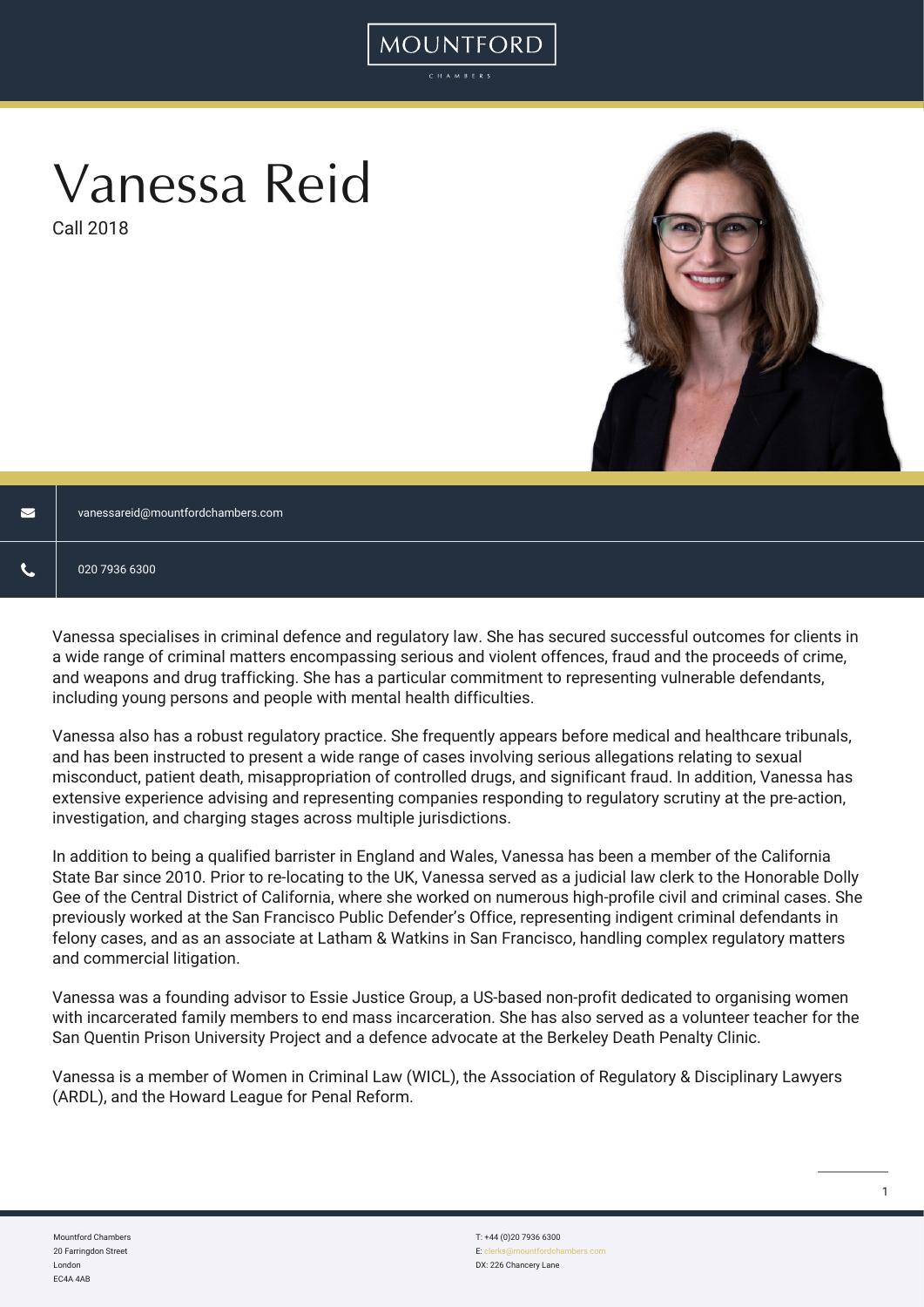# Expertise

### Crime

Vanessa is instructed in all areas of criminal law, and has experience in complex and sensitive cases, including offences involving serious violence, sexual offences, financial crime, and offences involving young people. Vanessa has specialised training in dealing with children and other vulnerable witnesses and defendants.

MOUNTFORD

#### Notable Crime cases

#### R v S [2022] Croydon Crown Court

After extensive mitigation, secured a sentence of 4 years' custody for a client convicted of possessing 12kg of cocaine with intent to supply. The cocaine was determined to be import-grade purity (90-93%) with an estimated street value of £400,000. The sentencing range for the lowest culpability category of Class A drug possession with intent to supply is 6 to 9 years' custody based on a starting point of 5kg.

#### R v M [2022] Isleworth Crown Court

Provided detailed written submissions regarding the broader circumstances of the case in order to secure a suspended sentence of 3 months' for a client convicted of perverting the course of justice by making multiple false reports to the police accusing a named individual of committing a crime.

#### [R v N \[2021\] Bromley Youth Court](https://www.mountfordchambers.com/vanessa-reid-secures-acquittal-for-all-nine-offences-in-modern-slavery-trial/)

Secured acquittals on all nine offences for 17-year-old client charged with being concerned in the supply of cocaine and heroin and possession of multiple knives by successfully advancing a defence under s.45 of the Modern Slavery Act 2015.

R v W [2021] Harrow Crown Court

Commended for conscientious advocacy in assault case involving vulnerable youth complainant.

R v S [2021] Westminster Magistrates Court

Secured acquittal and successfully opposed Crown's application for restraining order upon acquittal in document-heavy malicious communications case.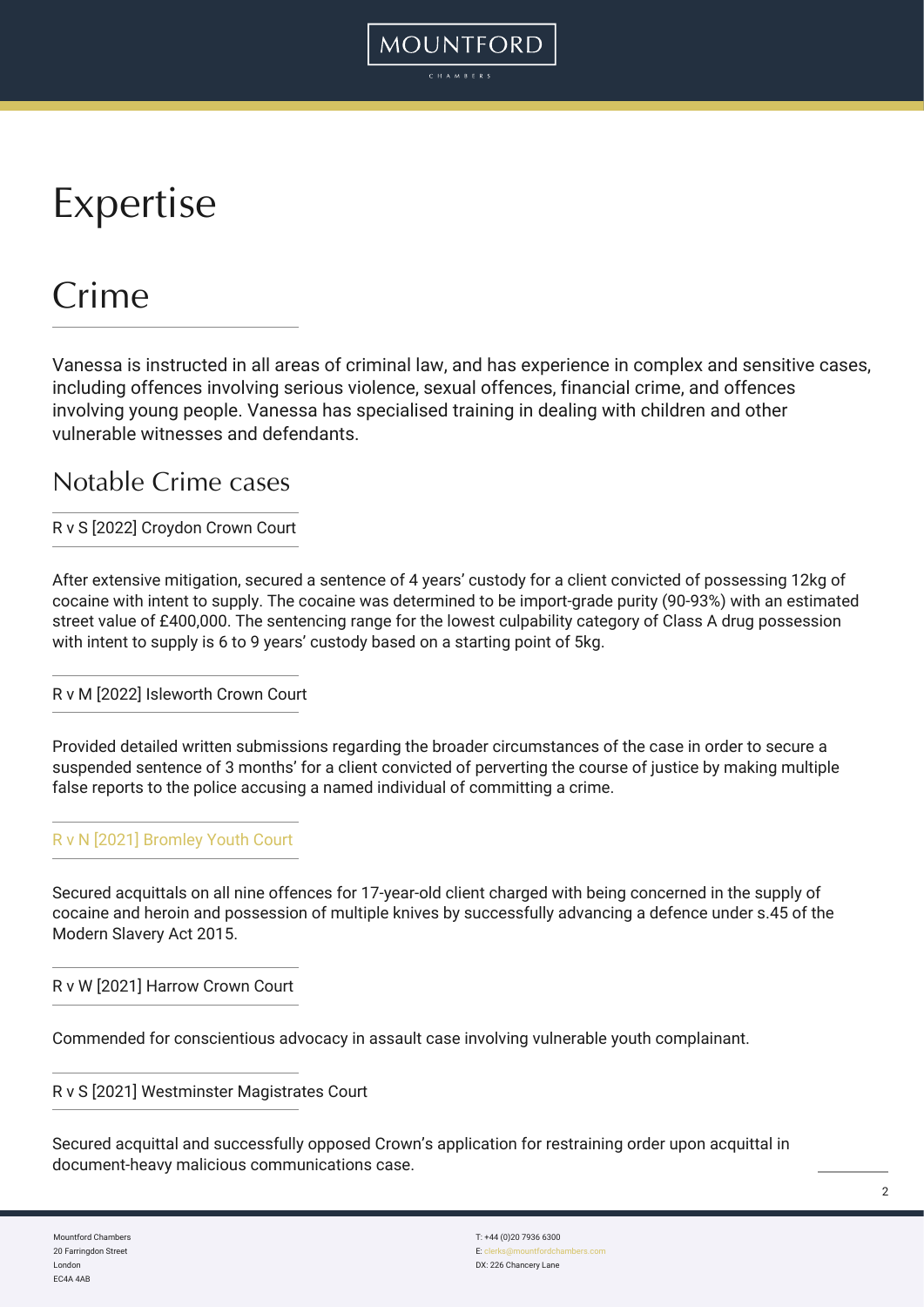R v J [2021] Cambridge Crown Court

Successfully mitigated for client with numerous previous offences charged with multiple counts of assault on emergency worker, assault by beating, and criminal damage to secure sentence of time served.

MOUNTFORD

R v O [2021] Uxbridge Magistrates Court

Secured out-of-court disposal for 16-year-old defendant charged with possession of a Class B drug with intent to supply following written submissions on the inadmissibility of police interview.

R v W [2020] Inner London Crown Court

Persuaded Court not to activate suspended sentence in spite of defendant's repeated breaches and multiple previous knife-related convictions.

R v B [2020] Uxbridge Magistrates Court

Secured acquittal for 17-year-old defendant charged with dwelling burglary of goods worth £10,000 who had been independently identified by two different officers based on CCTV footage of the incident. Cross-examined both officers regarding lack of compliance with PACE Code D and made submissions addressing the weakness of the identification evidence.

R v H [2020] Brighton Magistrates Court

Secured acquittal for defendant charged with assault and criminal damage following reliance on defence of others and householder provisions of s.76 of the Criminal Justice and Immigration Act 2008.

R v D [2020] Staines Magistrates Court

Represented vulnerable client in ABH trial in which expert evidence of the defendant's acute psychosis at the time of the incident was relied upon at trial.

R v C [2020] Uxbridge Magistrates Court

Conducted successful Newton hearing in assault on emergency worker case in which the complainant-officer suffered a gash across the forehead requiring stitches. After cross-examination of three police officers, persuaded the Court that the complainant-officer had been the aggressor in the encounter and secured a penalty of a simple fine for the defendant.

R v J [2020] Stratford Youth Court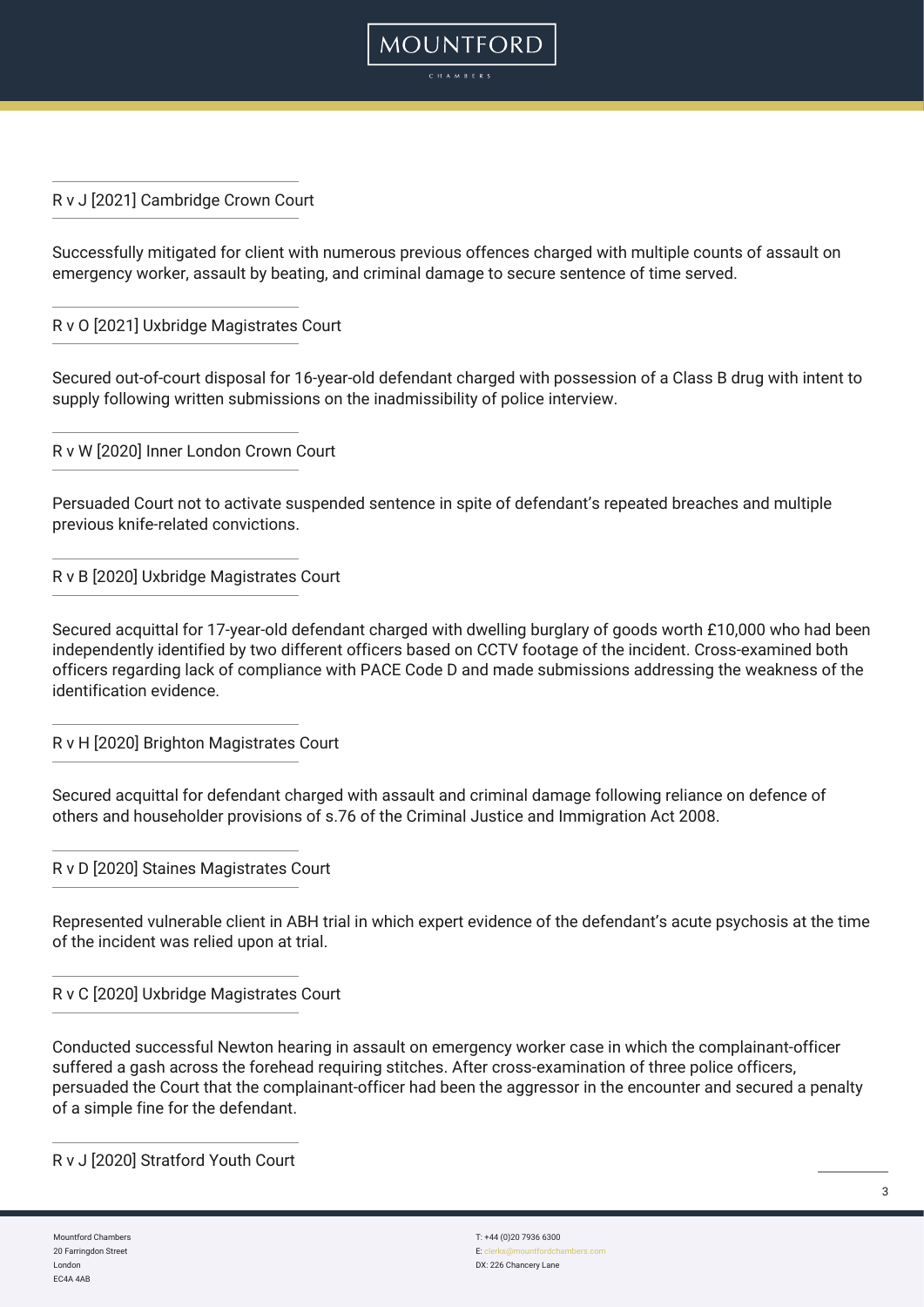Forced Crown to offer no evidence in Newton hearing for 17-year-old defendant charged with four group robberies involving the brandishing of a knife and violence resulting in injury. Successfully opposed the Crown's application to adjourn and persuaded the Court to lift the defendant's stringent bail conditions pending sentence.

MOUNTFORD

#### R v J [2020] Highbury Youth Court

Successfully opposed bad character application for 17-year-old defendant charged with possession of a bladed article where Crown sought to adduce defendant's two previous convictions for attempted robbery and possession of an offensive weapon.

R v O [2020] Uxbridge Magistrates Court

Secured acquittal for a defendant charged with stalking an ex-partner after being arrested whilst heavily intoxicated outside her house. Conducted extensive cross-examination of the complainant and complainant's teenaged daughter.

### Professional Regulation

Vanessa has extensive experience in a wide range of professional disciplinary cases, including serious cases involving sexual misconduct, fraud, theft of controlled drugs, and patient death. She is a member of ARDL, the Association of Regulatory & Disciplinary Lawyers. Vanessa also has extensive experience advising companies in response to regulatory scrutiny and helping prepare responses to regulatory investigations.

Vanessa has been a member of the California bar since 2010 and practiced for three years as a civil litigator at a large international law firm, where she represented corporate and individual clients subject to regulatory scrutiny, with a particular focus on competition work. She has represented clients in federal antitrust and conspiracy actions and prepared responses to DOJ and FTC investigations as well as advising companies regarding internal investigations prior to formal regulatory action.

### Notable Professional Regulation cases

#### HCPC v B [2021]

Instructed by the HCPC in 8-day final hearing of paramedic accused of misconduct and incompetence following the death of a prisoner-patient.

#### HCPC v P [2021]

Presented case at final hearing involving falsification of numerous patient records and fraudulent

Mountford Chambers 20 Farringdon Street London EC4A 4AB

T: +44 (0)20 7936 6300 E: cle DX: 226 Chancery Lane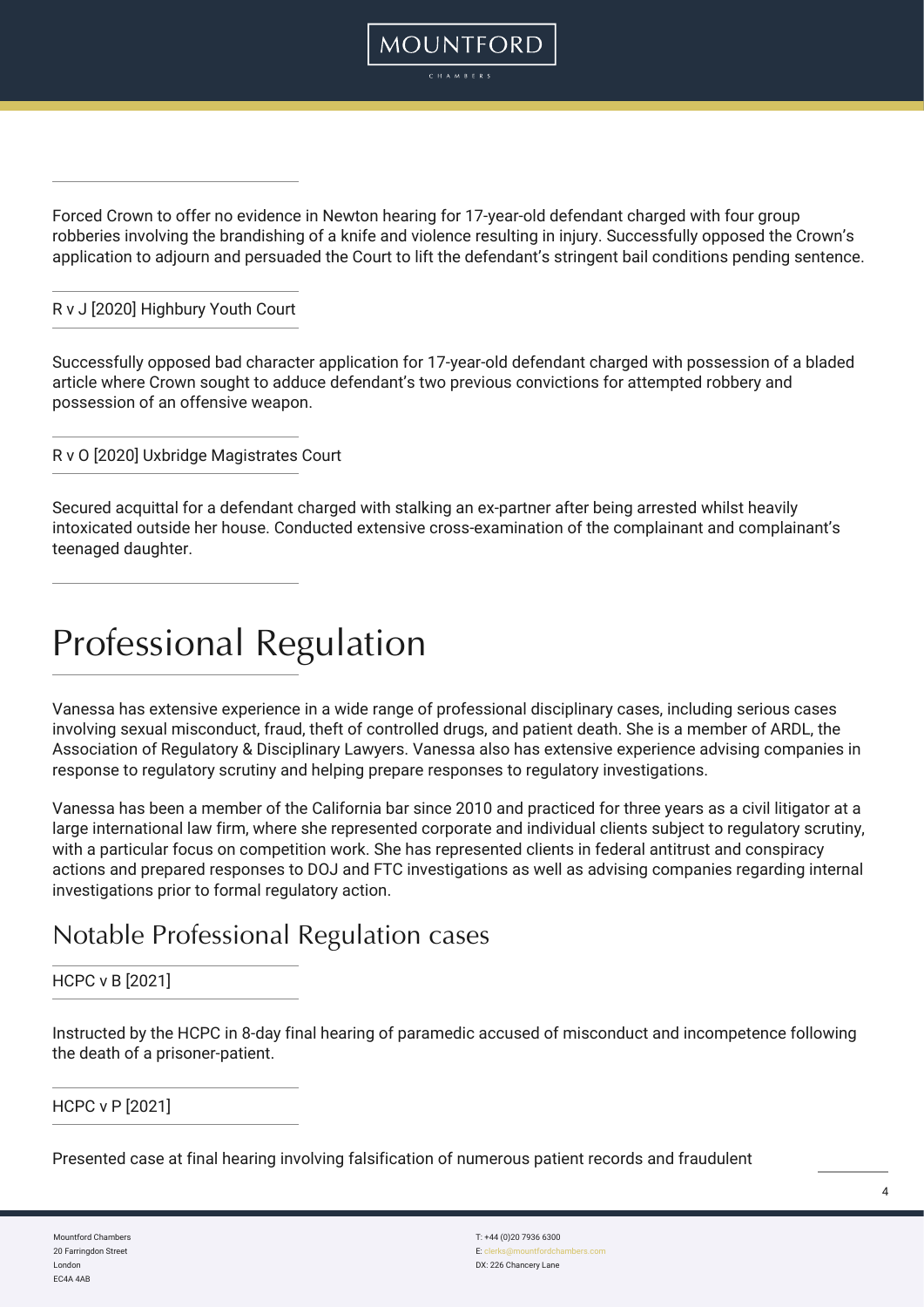misappropriation of over £16,000.

HCPC v S [2021]

Represented HCPC at final professional disciplinary hearing of radiographer accused of sexually harassing and inappropriately accessing patient records of dozens of female patients.

**MOUNTFORD** 

HCPC v D [2021]

Presented case at final hearing for paramedic accused of fraudulently misappropriating and using morphine while on duty over an extensive period of time, including while driving an ambulance and while in charge of patients.

### Business Crime & Fraud

Vanessa specialises in business crime and fraud and has a wide range of experience in white collar and corporate crime cases across multiple jurisdictions.

### Public Law

Vanessa has a specialism in public law and has advised in public law proceedings such as judicial reviews and prisoners' rights claims.

### **Memberships**

- Women in Criminal Law (WICL)
- Association of Regulatory & Disciplinary Lawyers (ARDL)
- Howard League for Penal Reform
- Member of the State Bar of California since 2010

## Publications

[You Can Tweet If You Want To \(So Long As You're Polite About It\): The Current State of Regulatory](https://thesecretbarrister.com/2022/04/19/guest-post-you-can-tweet-if-you-want-to-so-long-as-youre-polite-about-it-the-current-state-of-regulatory-oversight-over-social-media/) [Oversight Over Social Media – article shared by The Secret Barrister \(19th April 2022\).](https://thesecretbarrister.com/2022/04/19/guest-post-you-can-tweet-if-you-want-to-so-long-as-youre-polite-about-it-the-current-state-of-regulatory-oversight-over-social-media/)